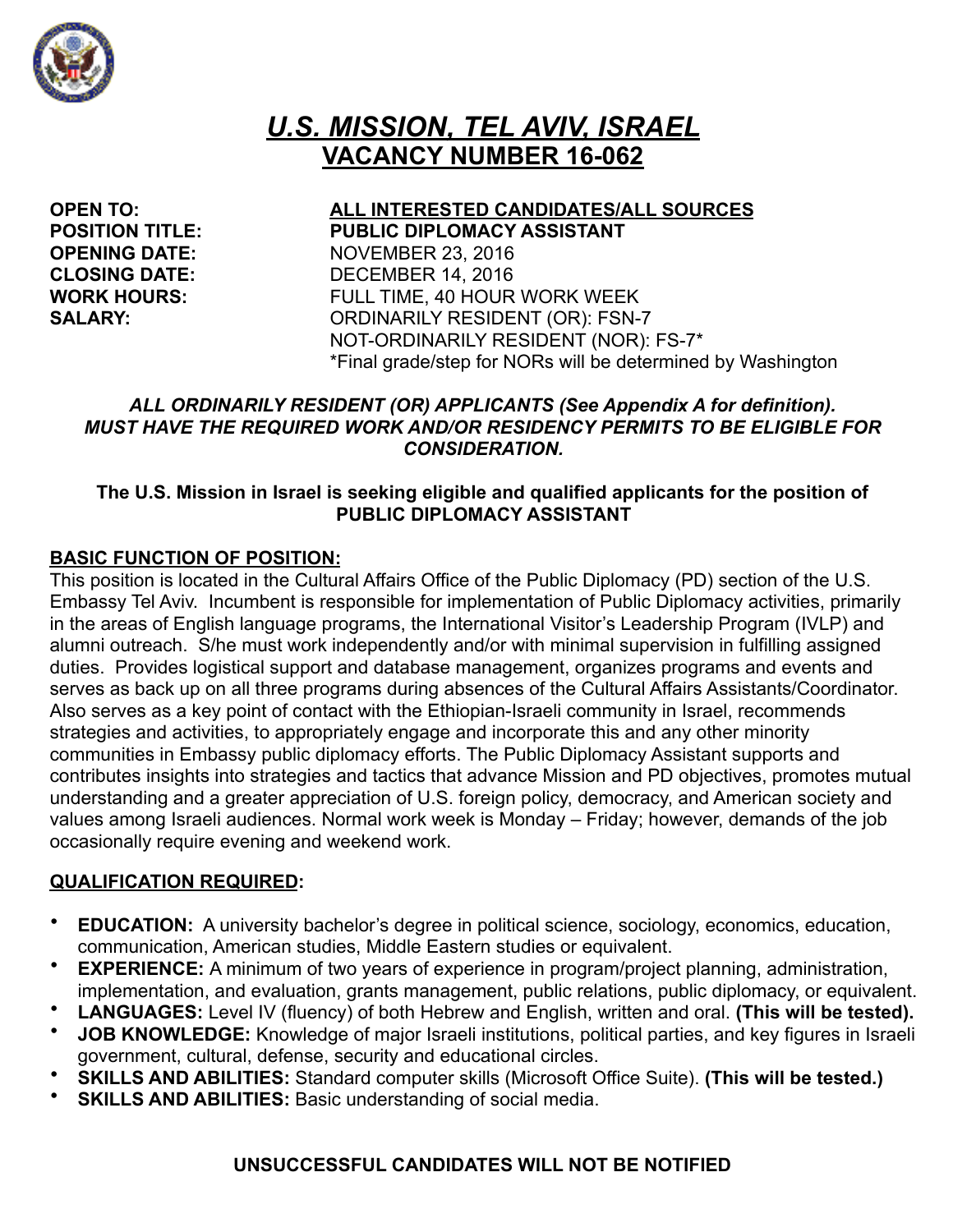**FOR FURTHER INFORMATION:** The complete position description listing all of the duties and responsibilities may be obtained on our website at<https://il.usembassy.gov/jobs/> and/or by contacting the Human Resources Office (point of contact: Muna Saba Salib, 03-519-7620).

**SELECTION PROCESS:** When qualified, applicants who are U.S. Citizen Eligible Family Members (USEFMs) and/or preference-eligible U.S. Veterans are given a preference in hiring. Therefore, it is essential that these applicants make themselves known as having a hiring preference and specifically address the required qualifications above in their application.

### **HIRING PREFERENCE ORDER:**

- (1) USEFM who is ALSO a preference-eligible U.S. Veteran
- (2) USEFM OR a preference-eligible U.S. Veteran
- (3) FS on LWOP

**\* IMPORTANT:** Applicants who claim status as a preference-eligible U.S. Veteran must submit a copy of their most recent Member Four (4) Copy of the DD-214, Certificate of Release or Discharge from Active Duty, and, if applicable, a letter from the U.S. Department of Veterans Affairs. If claiming conditional eligibility for U.S. Veterans' preference, applicants must submit proof of conditional eligibility. If the written documentation confirming eligibility is not received in the HR Office by the closing date of the vacancy announcement, the U.S. Veteran's preference will not be considered in the application process. Mission HR's decision on eligibility for U.S. Veterans' preference after reviewing all required documentation is final.

\*\*This level of preference applies to all Foreign Service employees on LWOP.

## **ADDITIONAL SELECTION CRITERIA:**

- 1. Management will consider the following when determining successful candidacy: nepotism, conflicts of interest, budget, and residency status.
- 2. Current OR employees serving a probationary period are not eligible to apply. Current OR employees with an Overall Summary Rating of Needs Improvement or Unsatisfactory on their most recent Employee Performance Report (EPR) are not eligible to apply.
- 3. Current NOR employees hired on a Family Member Appointment (FMA) or a Personal Service Agreement (PSA) are not eligible to apply within the first 90 calendar days of their employment, unless they have a When Actually Employed (WAE) work schedule.
- 4. The candidate must be able to obtain and hold a security certification.

# **HOW TO APPLY:**

## **Applicants must submit the following documents to be considered:**

- Universal application for Employment (UAE), [DS-174](https://il.usembassy.gov/wp-content/uploads/sites/33/2016/11/DS-174.doc), which is available on our website or contacting Human Resources. (See "For Further Information" above); and
- Any additional documentation that supports or addresses the requirements listed above (e. g. transcripts, degrees, etc.)

NOTE: Please download the DS-174 onto your personal computer, complete it, and send to the HR Office. See "Where To Apply" for details.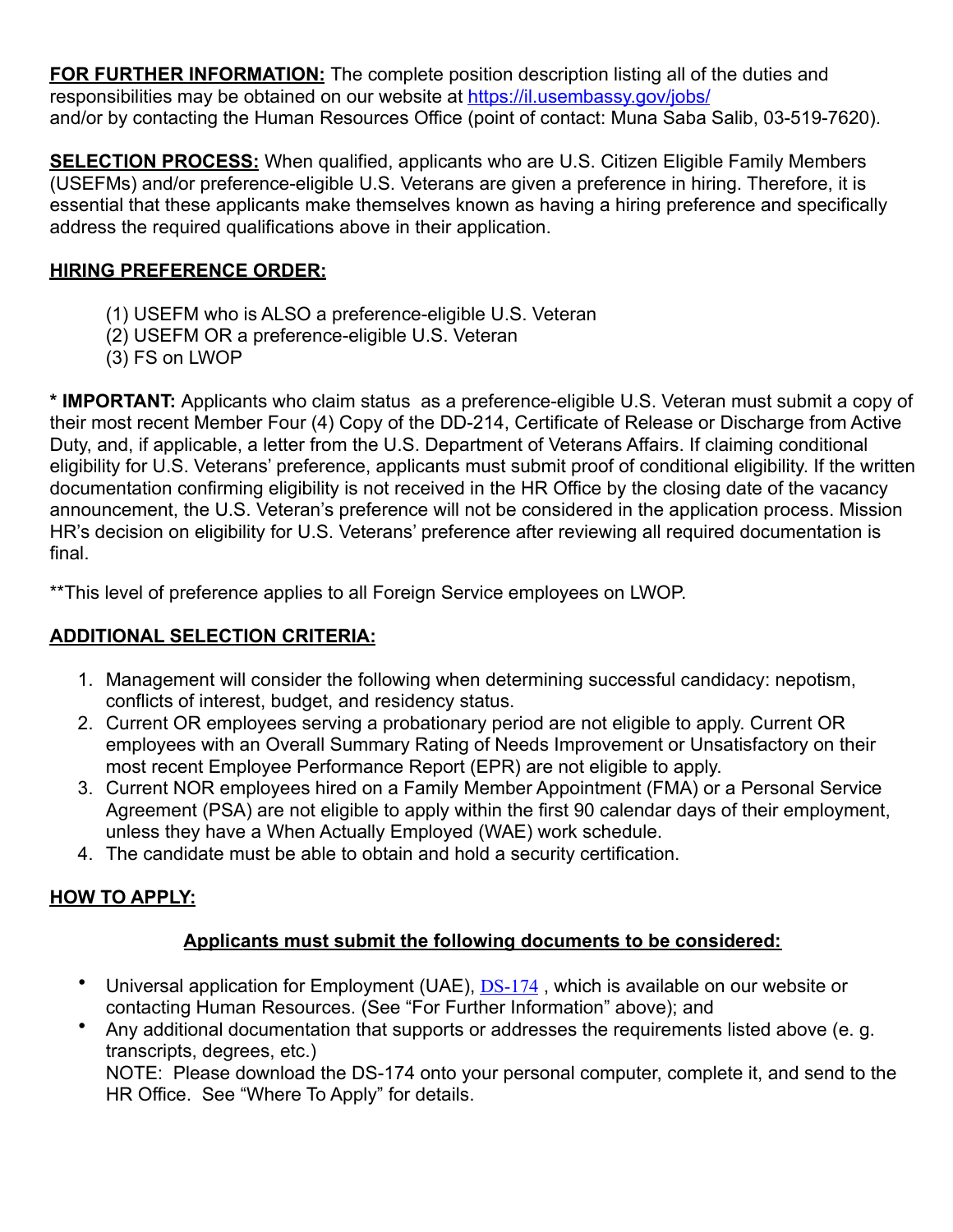#### **WHERE TO APPLY: (Please send your DS-174 application to one of the following areas):**

Human Resources Office E-mail Address: the avivemp@state.gov FAX Number: +972-3-519-7605

Mailing Address: U.S. Embassy Tel Aviv, 71 Ha'yarkon Street, Tel Aviv

**EQUAL EMPLOYMENT OPPORTUNITY:** The U.S. Mission in Israel provides equal opportunity and fair and equitable treatment in employment to all people without regard to race, color, religion, sex, national origin, age, disability, political affiliation, marital status, or sexual orientation. The Department of State also strives to achieve equal employment opportunity in all personnel operations through continuing diversity enhancement programs. The EEO complaint procedure is not available to individuals who believe they have been denied equal opportunity based upon marital status or political affiliation. Individuals with such complaints should avail themselves of the appropriate grievance procedures, remedies for prohibited personnel practices, and/or courts for relief.

# **Appendix A – DEFINITIONS**

**Eligible Family Member (EFM):** An EFM for employment purposes is defined an individual who meets all of the following criteria:

- U.S. citizen or not a U.S. Citizen; **and**;
- Spouse or same-sex domestic partner (as defined in 3 FAM 1610); **or**
- Child, who is unmarried and under 21 years of age or, regardless of age, is incapable of selfsupport. The term "child" shall include, in addition to natural offspring, stepchild, adopted child, and a child under legal guardianship of employee, spouse, or same-sex domestic partner when such child is expected to be under legal guardian ship until 21 years of age and when dependent upon and normally residing with the guardian; **or**
- Parent (including stepparents and legally adoptive parents) of employee, spouse, or same-sex domestic partner, when such parent is at least 51 percent dependent on the employee for support; **or**
- Sister or brother (including stepsisters and stepbrothers, or adoptive sisters or brothers) of the employee, spouse, or same-sex domestic partner when such sibling is at least 51 percent dependent on the employee for support, unmarried, and under 21 years of age, or regardless of age, incapable of self-support; **and**
- Listed on the travel orders or approved Form OF-126 of a sponsoring employee, i.e., a direct-hire Foreign Service, Civil Service, or uniformed service member who is permanently assigned to or stationed abroad or, as appropriate, at an office of the American Institute in Taiwan; **and**
- Is under chief of mission authority.

**U.S. Citizen Eligible Family Member (USEFM):** A USEFM is an individual who meets all of the following criteria:

- U.S. Citizen; **and**
- Spouse or same-sex domestic partner (as defined in 3 FAM 1610) of the sponsoring employee; **or**
- Child of the sponsoring employee who is unmarried and at least 18 years old; **and**
- Listed on travel orders or approved Form OF-126 of a sponsoring employee, i.e., a direct-hire Foreign Service, Civil Service, or uniformed service member who is permanently assigned to or stationed abroad or, as appropriate, at an office of the American Institute in Taiwan; and resides at the sponsoring employee's post of assignment abroad, or as appropriate, at an office of the American Institute in Taiwan; and is under chief of mission authority; **or**
- Resides at an Involuntary Separate Maintenance Allowance (ISMA) location authorized under 3 FAM 3232.2; **or**